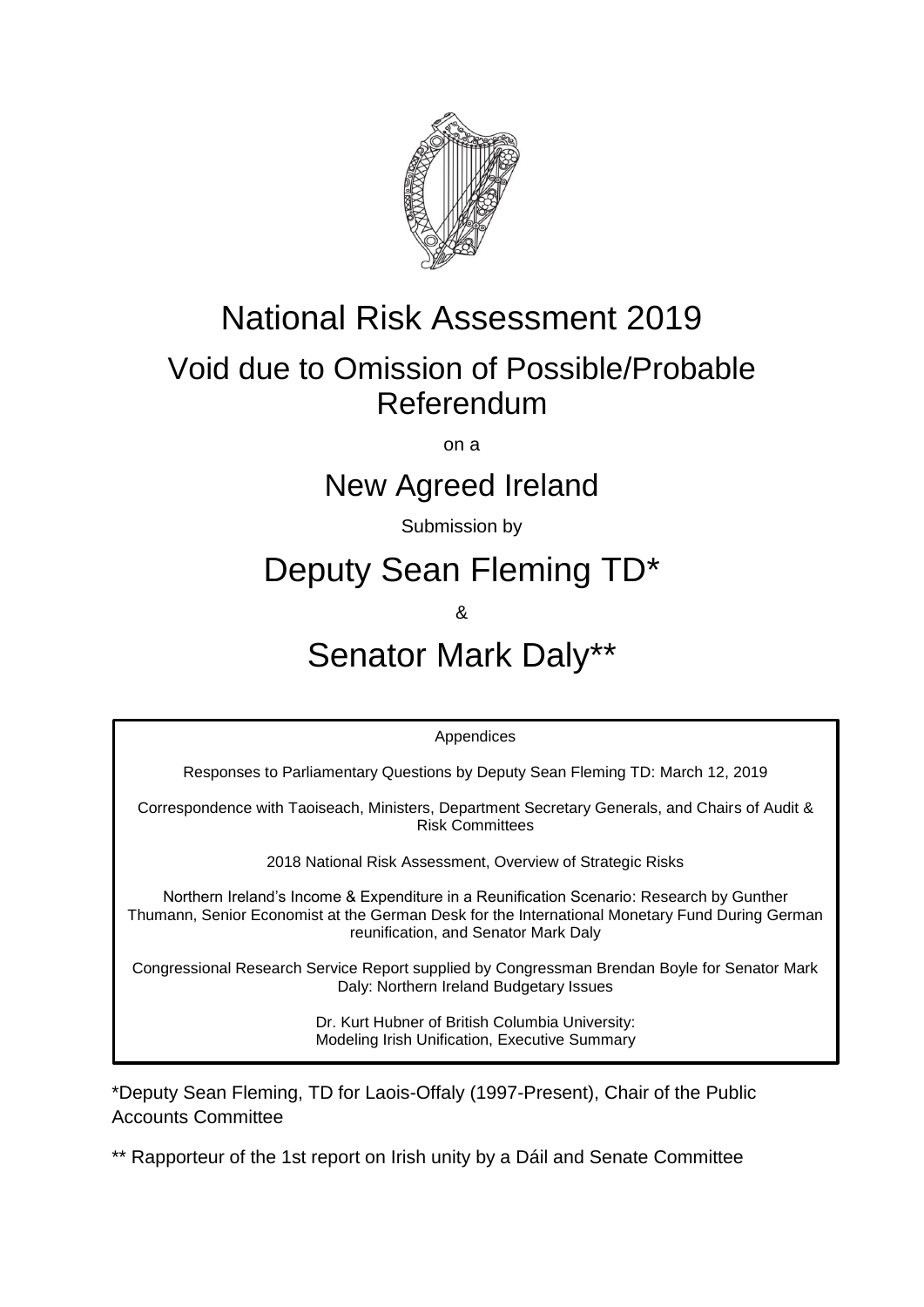**Contents**

**Executive Summary** 

**National Risk Assessment Process: An Overview** 

**2019 Draft National Risk Assessment: Instability in Northern Ireland** 

**National & International Discussion of United Ireland (New Agreed Ireland)**

**The Economics of a New Agreed Ireland**

**Conclusions** 

**Recommendations** 

### **Appendices**

Responses to Parliamentary Questions by Deputy Sean Fleming TD: March 12, 2019

Correspondence with Taoiseach, Ministers, Department Secretary Generals, and Chairs of Audit & Risk Committees

2018 National Risk Assessment, Overview of Strategic Risks

Northern Ireland's Income & Expenditure in a Reunification Scenario: Research by Gunther Thumann, Senior Economist at the German Desk for the International Monetary Fund During German reunification, and Senator Mark Daly

Congressional Research Service Report supplied by Congressman Brendan Boyle for Senator Mark Daly: Northern Ireland Budgetary Issues

> Dr. Kurt Hubner of British Columbia University: Modeling Irish Unification, Executive Summary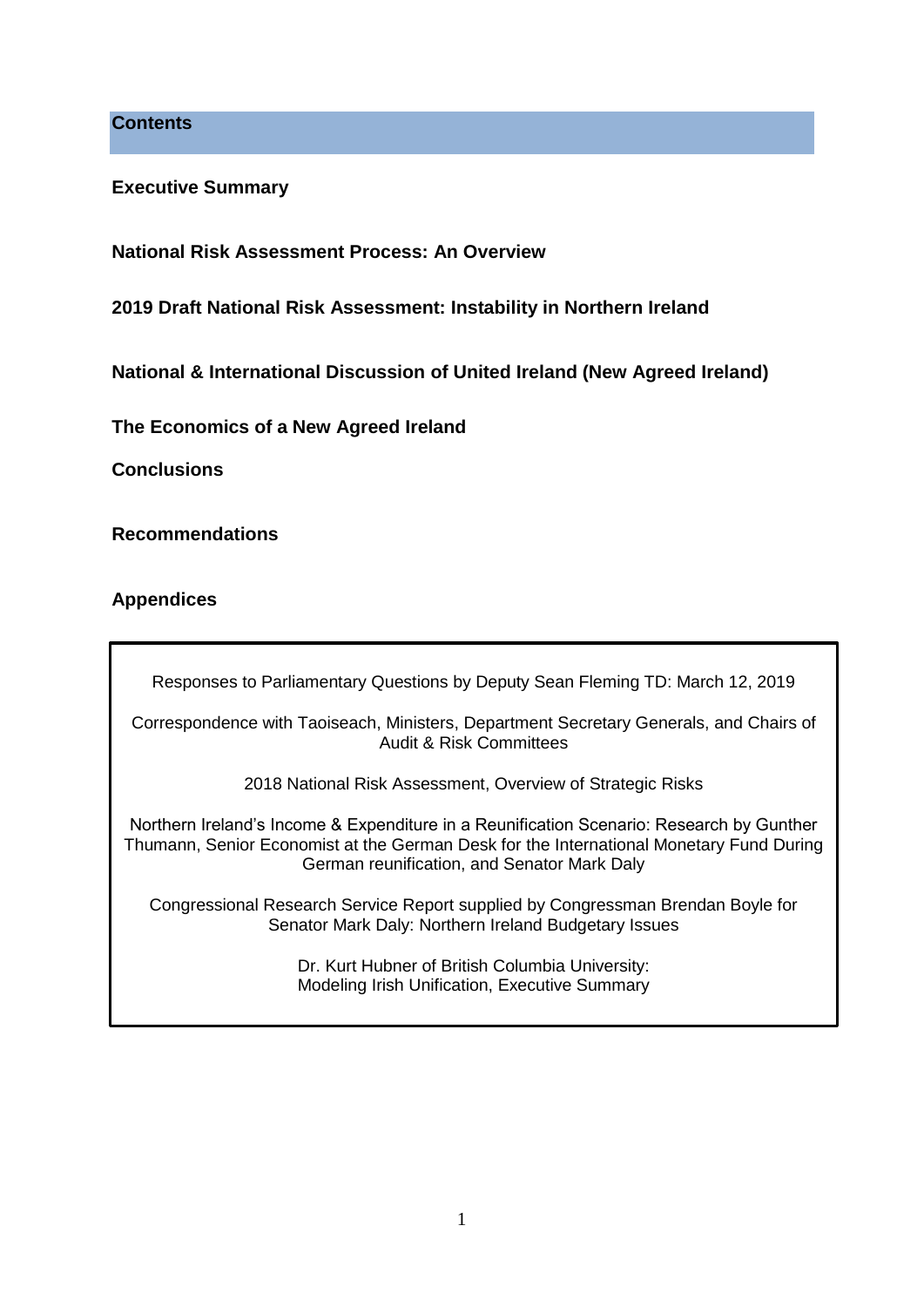#### **Executive Summary**

A key element of the state's future planning is the annual National Risk Assessment. To quote the Taoiseach in his own words in the 2018 National Risk Assessment: Overview of Strategic Risks, the risk assessment *"aims to counteract 'group think' and to ensure all parts are heard by Government." 1*

Since the first National Risk Assessment report was published in 2014, these assessments have called attention to a number of risks that subsequently became major issues for society including Brexit, risks to EU stability, international terrorism, global warming, and risks around cyber security and housing supply. There is no mention by the government of the issues of a referendum on uniting Ireland in the 2018 National Risk Assessment signed by the Taoiseach or the 2019 Draft National Risk Assessment.

In a reply to a parliamentary question by Sean Fleming TD on the  $12<sup>th</sup>$  of March 2019 as to why the issue of a referendum on a new agreed Ireland was not in the National Risk Assessment produced by the Taoiseach's Department the Taoiseach replied *"Although a border poll would not be regarded as a risk, and the very important and sensitive policy issue related to it would not be dealt with in the Risk Assessment process"***.**

While the topic of the possibility of a referendum on Scottish independence is mentioned in the section of the National Risk Assessment report titled 'Instability in Northern Ireland', the possibility of a referendum on a New Agreed Ireland is not mentioned. This is concerning given that the Taoiseach spoke about his desire to achieve a New Agreed Ireland on the 2nd of January 2018 as reported by CNN. "*In terms of a United Ireland, our constitution is clear on this….Our constitution aspires to there being a united Ireland. I share that aspiration*."<sup>2</sup>

In a reply to another parliamentary question from Sean Fleming TD, the Tánaiste stated, "*In the event of a future referendum within the consent provisions of the Good Friday Agreement, the Government would make all necessary preparations in accordance with the terms of the Constitution and the principles and procedures of the Agreement*." One lesson we have learned from Brexit is that you do not hold a referendum without the necessary preparation.

An Taoiseach Leo Varadkar set himself a challenge of engaging with everyone about the future of the whole island at his address to the 20th anniversary of The Good Friday Agreement, in the U.S. Library of Congress.

*"There is now a particular onus on those of us who currently hold the responsibility of political leadership. We are a new generation. It is time for us to step forward and play our part. That is why we must engage young people in the future of our island. In the months and years ahead, I for one want to engage with the next generation –*

<sup>&</sup>lt;sup>1</sup> 2018 National Risk Assessment Overview of Strategic Risks, P.4 https://assets.gov.ie/2405/261018155017-8828303ace924307816fda25dde8811c.pdf

<sup>&</sup>lt;sup>2</sup> https://edition.cnn.com/2018/01/02/europe/varadkar-united-ireland-intl/index.html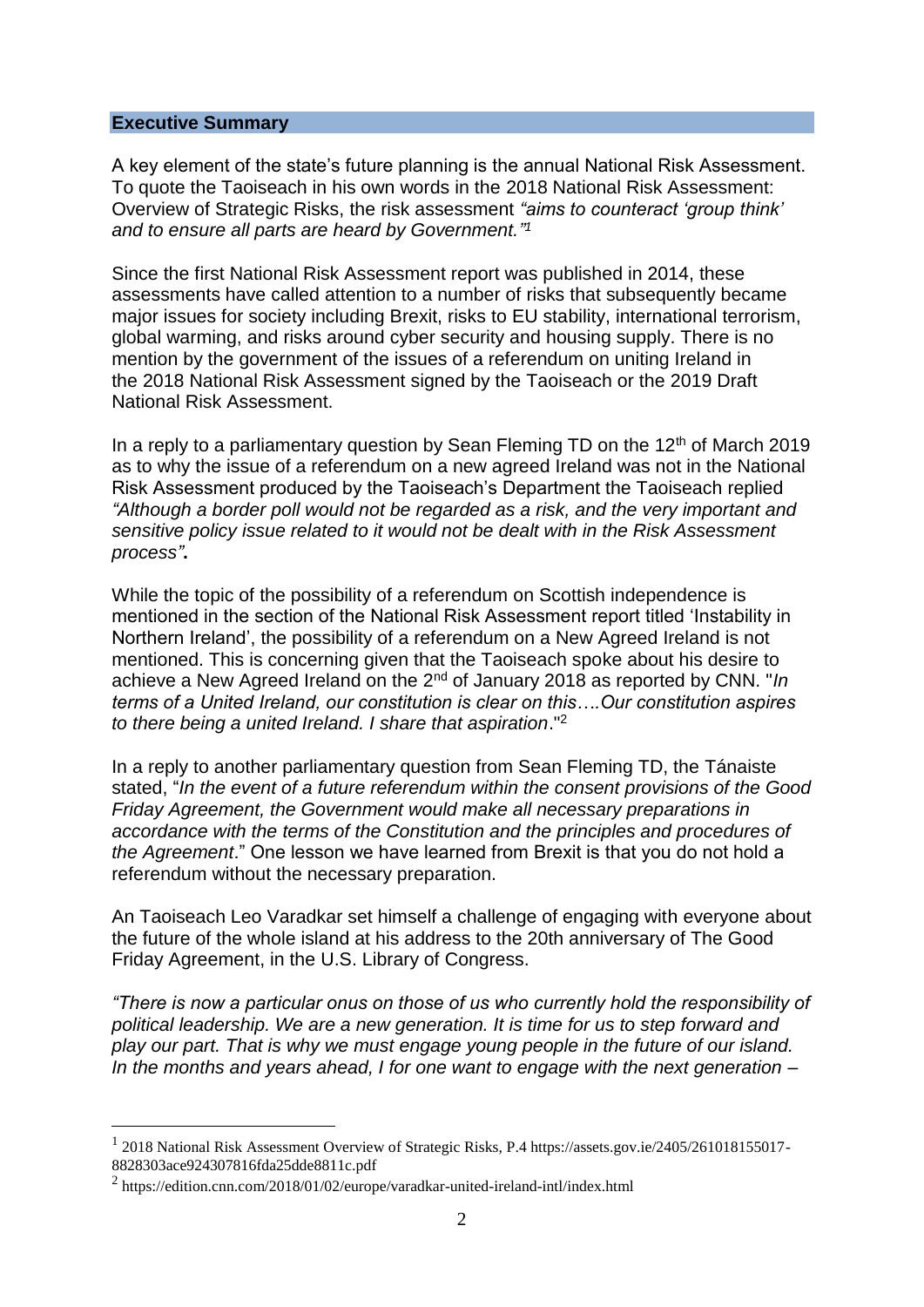#### *the Agreement Generation – to build on those achievements...Our mission now is to imagine the next twenty years. Not only to imagine it, but then to build it."<sup>3</sup>*

Senator Mark Daly wrote to the Taoiseach, the Tánaiste, all Ministers, Secretary Generals of all government departments, and the chairs of their Audit Committees and their Risk Committees to ask that they address the issue of a New Agreed Ireland in the National Risk Assessment and send copies of any policy plans. He received two responses addressing the request and thirteen acknowledgements of receipt of his correspondence. None of the responses included any discussion of having a New Agreed Ireland in the National Risk Assessment.

The Tánaiste and Minister for Foreign Affairs and Trade Simon Coveney TD has also said**,** *"I would like to see a united Ireland in my lifetime. If possible, in my political Iifetime."<sup>4</sup>* However, when asked in a parliamentary question by Sean Fleming TD on the  $12<sup>th</sup>$  of March 2019 why the issue of a referendum on a New Agreed Ireland was not on his department's risk register or if his department risk committee had examined the issue the Minister could only say *"In the event of a referendum within the consent provisions of the Good Friday Agreement, the government would make all necessary preparations in accordance with the terms of the constitution and the principal and procedures of the Agreement"*. <sup>5</sup> The full questions and replies can be found in the appendix.

The Brexit referendum has taught us an important lesson: you do not hold a referendum until there is debate and discussion with all sides and all necessary preparations are made. It is widely known that policy neglect seldom goes unpunished and this is very true of the lack of policy preparation for a New Agreed Ireland by the Government.

Voices as diverse as those of the British Prime Minister; former Speaker of the US House of Representatives, Congressman Paul Ryan; DUP leader Arlene Fosters; and Lady Sylvia Herman, MP for North Down, have all spoken about the issue of a Referendum on a New Agreed Ireland or a New Agreed Ireland.

There would be economic consequences due to the lack of policy planning by the Government around a New Agreed Ireland. Research by economists John FitzGerald of Trinity College Dublin and [Edgar Morgenroth](https://www.irishtimes.com/topics/topics-7.1213540?article=true&tag_person=Edgar+Morgenroth) of Dublin City University shows that continued government inaction in relation to Irish reunification could come at a high price for the Republic, reducing income and living standards by as much as 15 percent.<sup>6</sup>

Gunther Thumann, a senior economist at the Germany desk for the IMF during German reunification, issued a report on the true income and expenditure of Northern Ireland in a reunification scenario. His assessment shows that the current

1

<sup>3</sup> https://merrionstreet.ie/en/News-

Room/Speeches/Speech\_by\_An\_Taoiseach\_Leo\_Varadkar\_T\_D\_at\_the\_Good\_Friday\_Agreement\_20th\_Anniv ersary\_event\_Capitol\_Hill\_Washington\_DC\_13\_March\_2018.html

<sup>&</sup>lt;sup>4</sup>https://www.oireachtas.ie/en/debates/debate/joint\_committee\_on\_the\_implementation\_of\_the\_good\_friday\_agr eement/2017-11-23/2/

<sup>5</sup> https://www.oireachtas.ie/en/debates/question/2019-03-12/section/76/

<sup>6</sup> https://www.irishtimes.com/business/economy/united-ireland-would-see-living-standards-in-republic-fall-by-15-1.3629748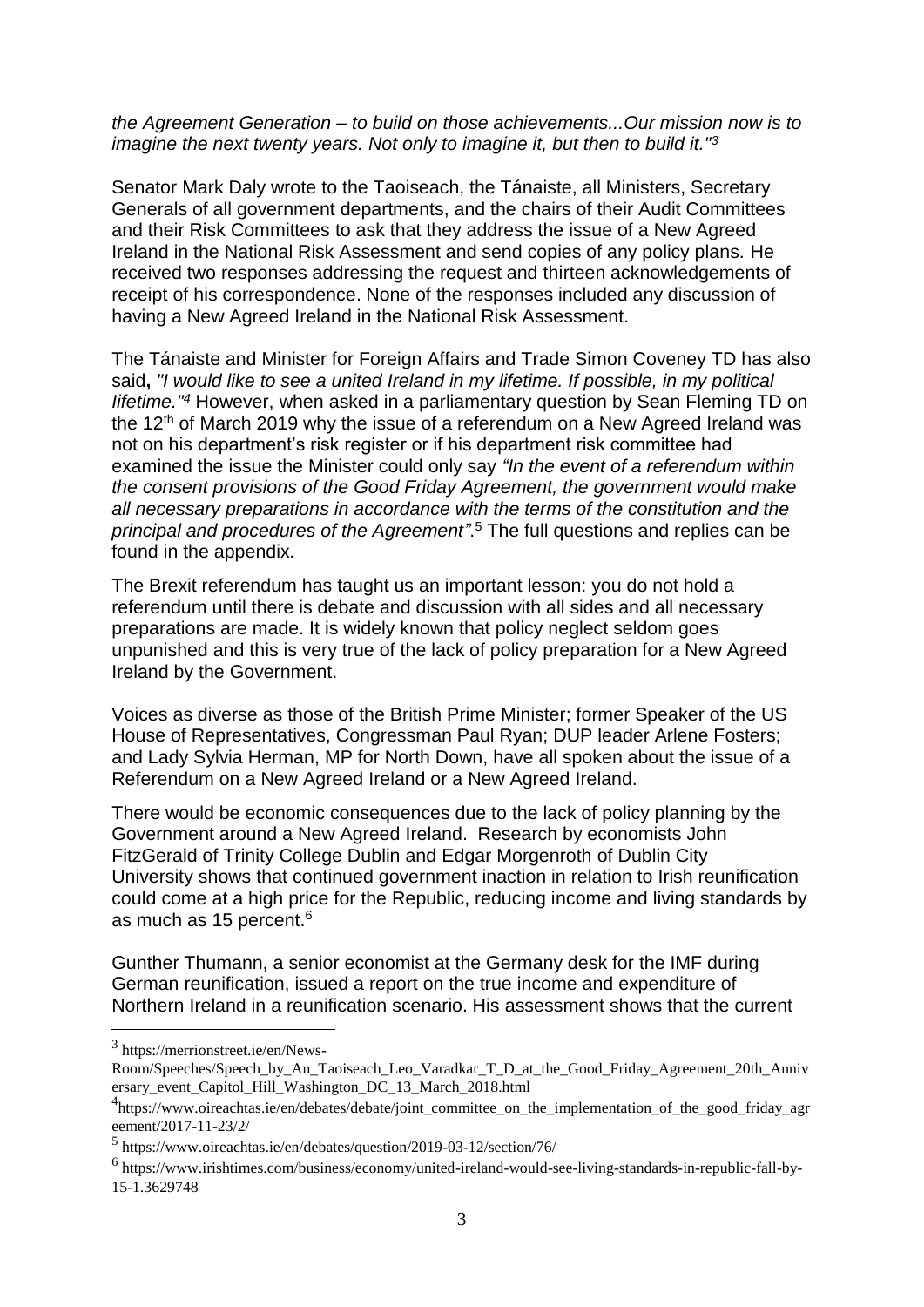reported budget deficit in Northern Ireland could come close to balanced in a reunification scenario. Other research such as 'Modelling Irish Unification' was compiled by Dr Kurt Hubner of the University of British Columbia. It states that 'political and economic unification of the North and South would likely result in a sizable boost in economic output and incomes in the North and a smaller boost in the ROI.'<sup>7</sup> However, this research and analysis was published in 2015 before Brexit. In 2018 Dr Kurt Hubner collaborated with Dr Renger Van Nieuwkoop to publish research entitled 'The Cost of Non-Unification: Brexit and the Unification of Ireland' which showed that over seven years, the unification of [Ireland](https://www.irishtimes.com/news) could benefit the country by €23.5 billion. The Irish Government should carry out its own cost benefit analysis in relation to the status quo and reunification.

The challenge facing the Irish Government or any economist trying to predict the financial benefits and costs of reunification is best explained by Gunther Thumann when he outlines all the information available. Germany is still not able to say definitively the cost of unification.

"*Perhaps more surprisingly estimates of the costs of unification continue to differ significantly even years after the event. For instance, data published by the IFO Dresden, the University of Halle and Klaus Schroeder FU Berlin 25 years after Re-Unification put net transfers per annum (over the period 1991-2014) at EUR68 billion (IFO), EUR54 billion (Halle) and EUR83 billion (FU), respectively*."<sup>8</sup>

In 2017 the Joint Committee on the Implementation of the Good Friday Agreement published its report entitled 'Brexit & the Future of Ireland: Uniting Ireland & Its People in Peace & Prosperity'. That report is the first report by a Dáil or Senate Committee on the steps required to achieve a United Ireland as stated in articles 2 & 3 of the constitution and as provided for in the Good Friday Agreement. The recommendations of the report should now be implemented by the government as a matter of extreme urgency.

Despite the unanimous adoption of these recommendations in July 2017 by the Joint Committee on the Implementation of the Good Friday Agreement, none of these key recommendations have been carried out by the government to date.

We would recommend that the issue of the economic impact of a referendum on a new agreed Ireland would be included as part of the 2019 National Risk Assessment.

<sup>7</sup> https://prcg.com/modeling-irish-unification/report.pdf

<sup>8</sup> https://senatormarkdaly.files.wordpress.com/2019/01/research-on-northern-ireland-income-and-expenditure-1.pdf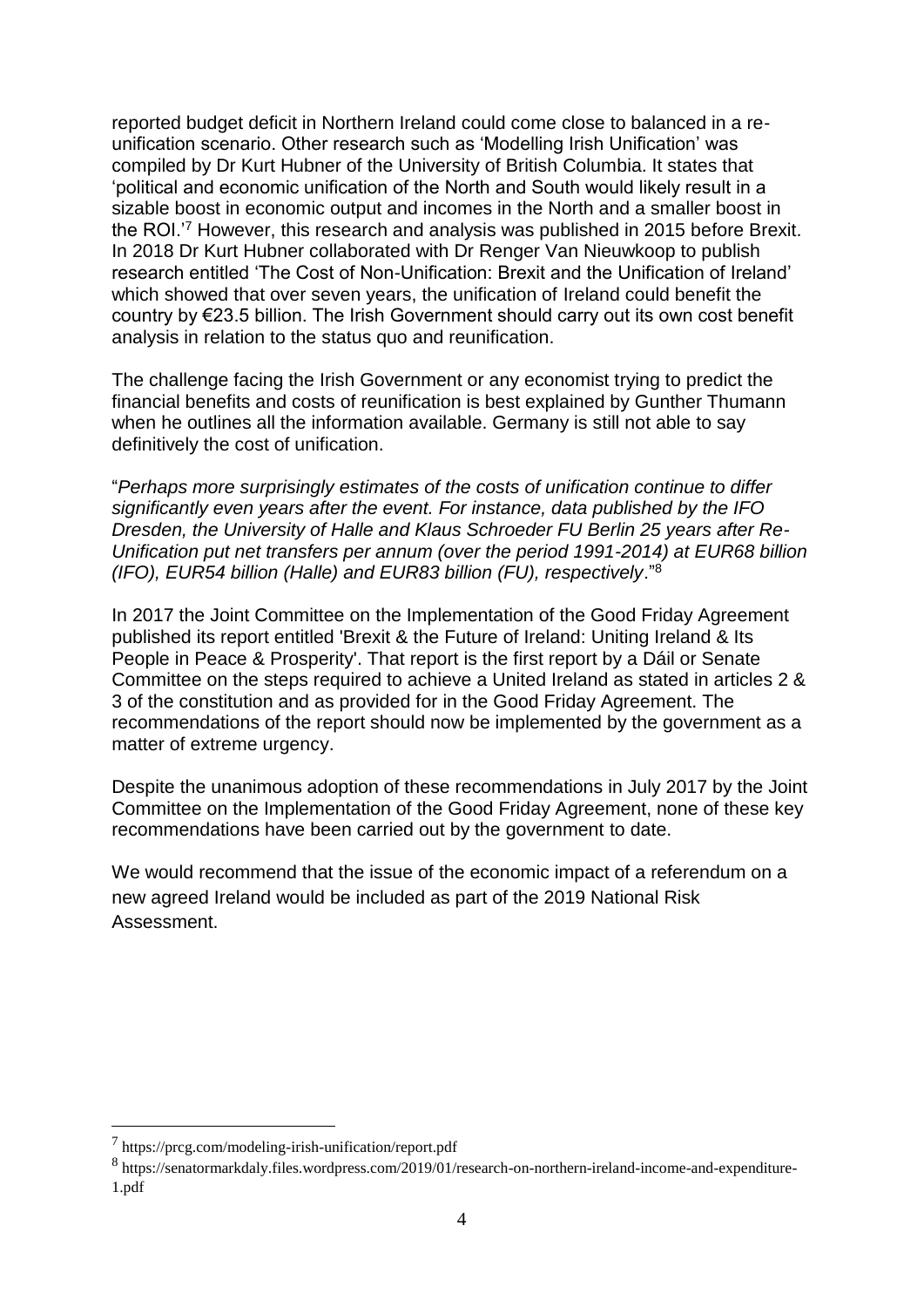#### **Overview of the National Risk Assessment Process**

The National Risk Assessment provides an opportunity to identify and debate strategic risks facing Ireland over the short, medium and long term. Since the first report in 2014, these publications have highlighted several risks that went on to become major problems for society, including Brexit, risks to EU stability, international terrorism, global warming, and risks around cyber security and housing supply.

The foreword by the Taoiseach to the 2018 National Risk Assessment report states, *"the National Risk Assessment: Overview of Strategic Risks, first published five years ago, aims to counteract 'group think' and to ensure all voices are heard by Government. It seeks to prevent a repeat of the mistakes of the past, when dissenting voices were not heeded, leading to catastrophic consequences for the country. It has helped stimulate a national conversation about risk that takes place at every level from private citizens to civil society groups, industry and public bodies." <sup>9</sup>*

The 2019 Draft National Risk Assessment in its overview process asks 2 key questions, one of which asks, "*Have the correct strategic risks been identified or are there other significant risks that should be included?*", we believe the possible and some would say probability of a referendum on a new agreed Ireland should be included.

The report also states, *"It is vital to learn from the mistakes of the past, and this exercise was introduced to ensure that we, as a Government and as a wider society, encourage and participate in these necessary horizon-scanning discussions to ensure that we identify risks early and can robustly prepare for them." <sup>10</sup>*

In a response to a parliamentary question to Sean Fleming TD, remarkably the Taoiseach stated *"Although a border poll would not be regarded as a risk, and the very important and sensitive policy issues related to it would not be dealt with in the Risk Assessment process, the question of relationships on the island of Ireland, and between the two islands, are always considered as part of the annual National Risk Assessment."*

The Tánaiste, also replying to a parliamentary question to Sean Fleming TD, stated *"In the event of a future referendum within the consent provisions of the Good Friday Agreement, the Government would make all necessary preparations in accordance with the terms of the Constitution and the principles and procedures of the Agreement."* If we learn only one lesson from Brexit, it is that you do not hold a referendum without the necessary long-term preparation.

As mentioned above, one of the original impetuses behind the National Risk Assessment process was to avoid the possibility of 'group think' when identifying strategic risks to the country. According to the Government, the 2019 Draft National Risk Assessment "*provides an opportunity for the identification, discussion and consideration of risks facing Ireland over the short, medium and long term. Since the* 

<sup>9</sup> https://assets.gov.ie/2405/261018155017-8828303ace924307816fda25dde8811c.pdf

<sup>10</sup> https://assets.gov.ie/9294/d5b7898a4d8e47d1a7ff1d9efc6e1e53.pdf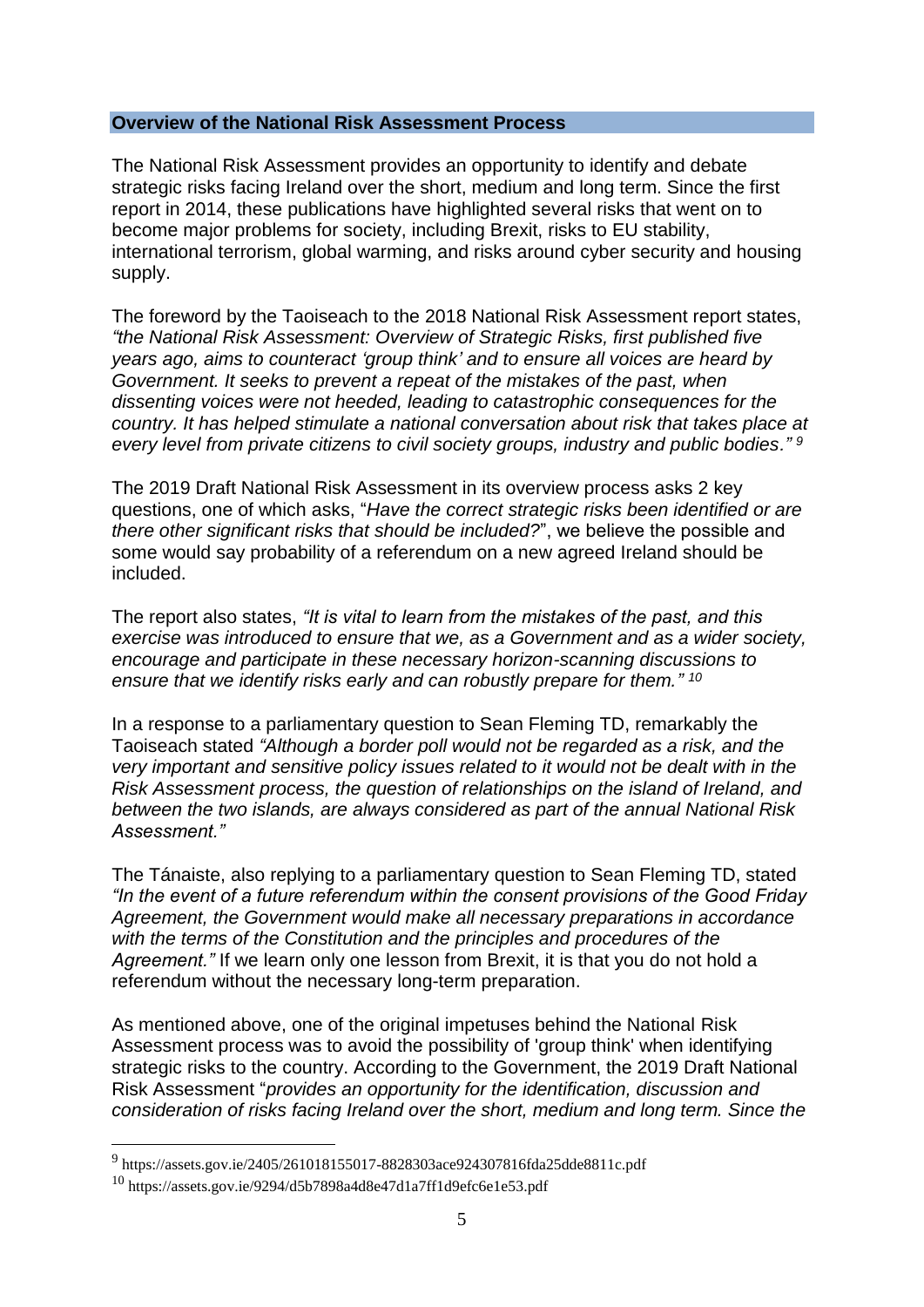*National Risk Assessment was first published in 2014, the annual Report has served as an important indicator of national-level risks and has called attention to a number of risks that subsequently became major issues for Irish society, including Brexit, and risks around housing supply, and cybersecurity."* All government departments feed into this process.<sup>11</sup>

There have been five National Risk Assessment reports published to date. In the most recent 2018 National Risk Assessment, a review of the previous four years was included because, *"an analysis of the process and the risks identified in each of these years, including how they have changed and evolved is now timely. In particular this may be of interest in terms of how these changes may reflect the evolution of the risk landscape more generally, and how successful the NRA has been to date in tracking this, as well as in providing useful insights into emerging risks and trends pertinent to Ireland."* 12

In the final paragraph of his foreword to the 2018 National Risk assessment, the Taoiseach commented:

> *"This year, while the discussion continues about everpresent risks like climate change and risks to Ireland's biodiversity, food safety, anti-microbial resistance, and terrorist incidents, we have added two new risks: Overheating in the Economy and the Impact of Social Media on Public Debate. We have also dedicated risks under both the Geopolitical and Economic sections of the Report to the many implications of Brexit. While the risks are separated into categories, the Report aims to reflect the interconnected nature of risks and, as such, crosscutting issues like Brexit are acknowledged and discussed throughout the Report.... This annual, evolving national conversation around risk can help ensure that we are constantly vigilant in planning for the future. It is an essential step in managing the potential impacts of these risks on our economy, our societal well-being, our environment, and our country."<sup>13</sup>*

Leo Varadkar, T.D. Taoiseach

The Government's focus on only the effects of a hard or no deal Brexit is also a concern, as we believe any form of Brexit to be a risk that must be prepared for. There is, however, no mention of the issue of a Referendum on a New Agreed Ireland or unity in the 2014-2018 National Risk Assessment reports or the 2019 Draft National Risk Assessment.

1

<sup>11</sup> https://assets.gov.ie/9294/d5b7898a4d8e47d1a7ff1d9efc6e1e53.pdf

<sup>12</sup> https://assets.gov.ie/2405/261018155017-8828303ace924307816fda25dde8811c.pdf

<sup>13</sup> https://assets.gov.ie/2405/261018155017-8828303ace924307816fda25dde8811c.pdf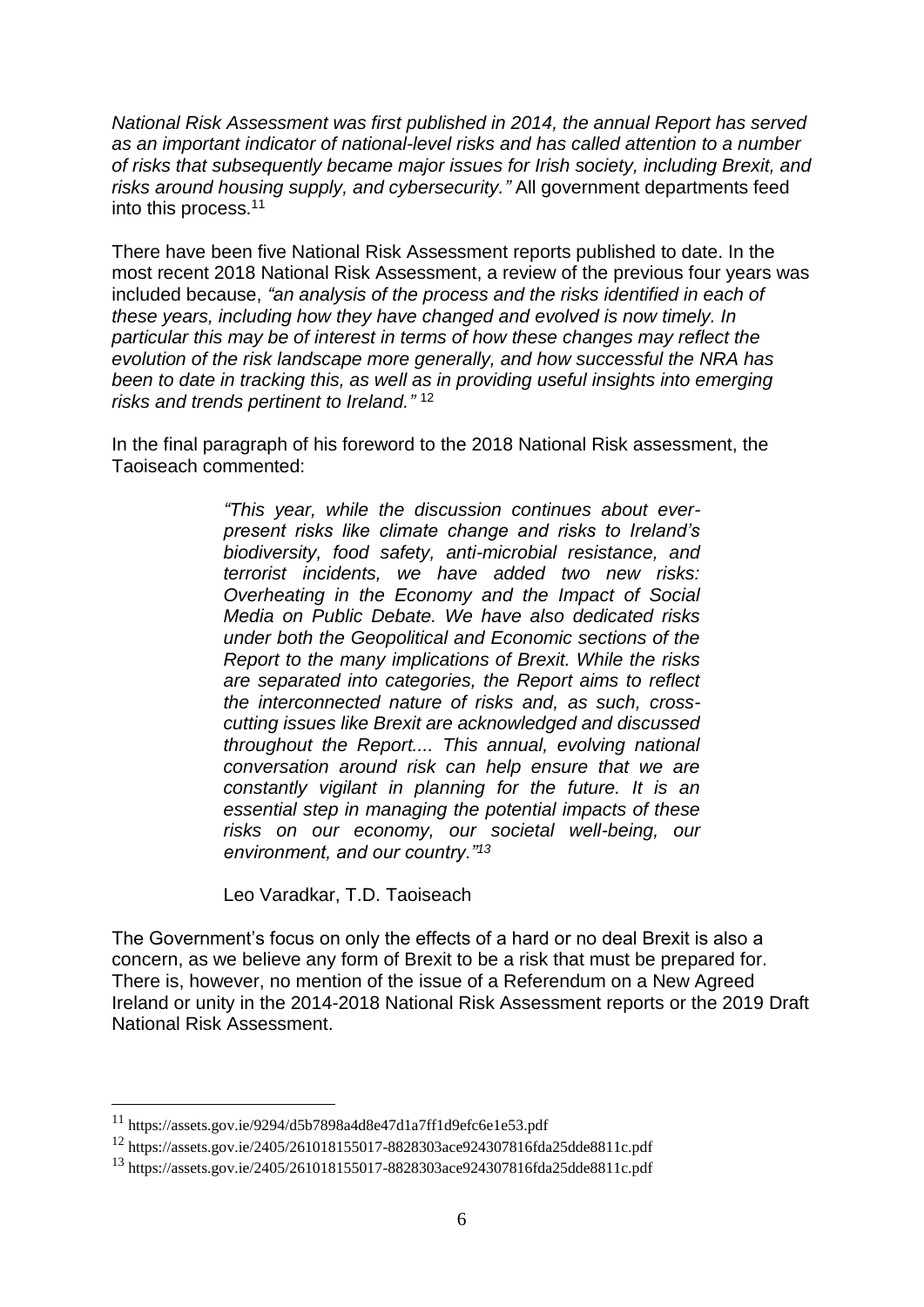#### **2019 Draft National Risk Assessment: Instability in Northern Ireland**

In the section concerning Northern Ireland in the 2019 Draft National Risk Assessment there is a reference to the issue of Scottish independence and the status of Scotland continuing as part of the United Kingdom. There is, however, no mention of a referendum on a New Agreed Ireland. In the 2019 Draft National Risk Assessment under the section on Northern Ireland it states the following:

> *"Brexit has also played significantly into the debate in Scotland about its future within the UK, raising questions in relation to the devolution settlement and the possibility of a further independence referendum. Disagreements have arisen between the Scottish and UK Governments in relation to the operation of current devolution arrangements, and in particular the handling post-Brexit of matters of EU competence that were not reserved to Westminster under the terms of Scottish devolution settlement. The status of Scotland in the United Kingdom is an internal matter for the people of Scotland and the people of the United Kingdom, and therefore a matter on which the Irish Government does not and will not engage. Questions have been raised regarding the applicability to Scotland of any arrangements made to address the challenges posed by Brexit for Northern Ireland and for the island of Ireland. However, the situation in Northern Ireland is unique and not directly comparable to, that in Scotland in particular, any other region, given the nature of the political and constitutional settlement of the Good Friday Agreement." 14*

As stated earlier there is no mention of a Referendum on a New Agreed Ireland or unity in the 2014-2018 National Risk Assessment reports.

In a reply to a parliamentary question by Sean Fleming TD on the  $12<sup>th</sup>$  of March 2019 as to why the issue of a referendum on a new agreed Ireland was not in the National Risk Assessment produced by the Taoiseach's Department, the Taoiseach stated *"Although a border poll would not be regarded as a risk, and the very important and sensitive policy issues related to it would not be dealt with in the Risk Assessment process"***. 15**

<sup>14</sup> https://assets.gov.ie/9294/d5b7898a4d8e47d1a7ff1d9efc6e1e53.pdf

<sup>15</sup> https://www.oireachtas.ie/en/debates/question/2019-03-12/section/76/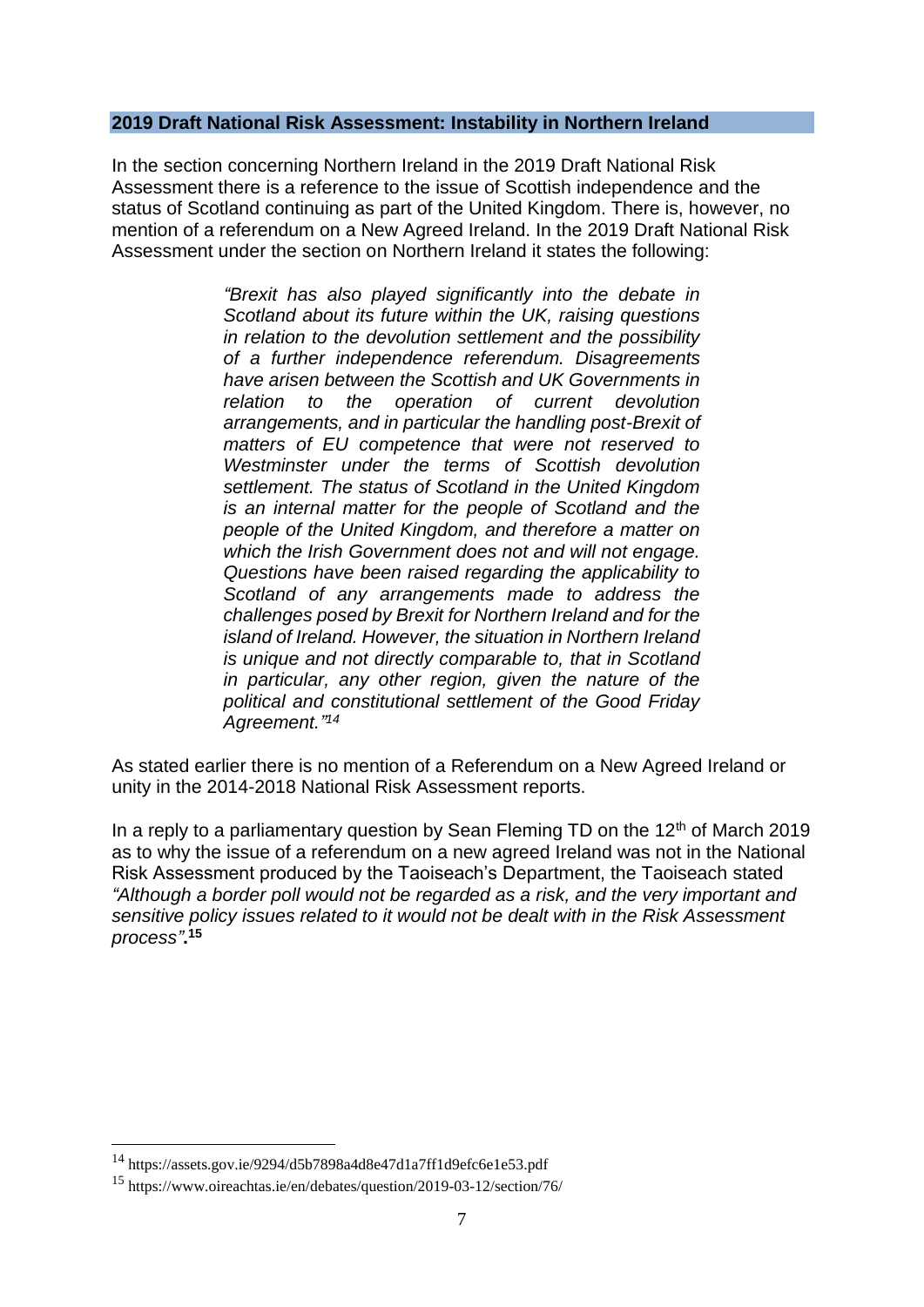There is one mention of the possibility of a United Ireland in the appendix to the 2018 National Risk Assessment, but this was not by the Government or any of the 'civil society groups, industry and public bodies' the Taoiseach refers to in his foreword which helped shape that final report. That reference was by a member of the public and was included in the appendix of the report. The reference by this individual refers to the potential cost of a united Ireland, this issue was not included in or dealt with in the section on Northern Ireland in the 2018 National Risk Assessment.

### **Annex 5. NRA 2018 Public Consultation – risks highlighted by respondents**

The following table contains a summary of the risks highlighted by respondents during the public consultation phase of the National Risk Assessment 2018, "*in addition to how, where appropriate, these are reflected in the final Report. A number of submissions raise points not directly addressed in the table, including risks already explicitly identified, drafting points and other comments on specific policy issues, as well as points on mitigating risks which, as mentioned previously, does not come under the remit of this exercise."*

| <b>Category</b>     | <b>Individual Risk</b>                                                                  | How reflected in NRA 2018                                                          |
|---------------------|-----------------------------------------------------------------------------------------|------------------------------------------------------------------------------------|
| <b>Geopolitical</b> | Instability in Northern Ireland,<br>including the potential cost of a united<br>Ireland | Risks around Northern Ireland are<br>discussed under the Northern<br>Ireland risk. |
|                     | Dissident activity and terrorism                                                        | This is discussed under the<br>Northern Ireland risk.                              |

16

1

Senator Mark Daly wrote to the Taoiseach, the Tánaiste, all Ministers, Secretary Generals of all government departments, and the chairs of their Audit Committees and their Risk Committees to ask that they address the issue of a New Agreed Ireland in the National Risk Assessment and send copies of any policy plans. He received two responses addressing the request and thirteen acknowledgements of reception, which can be found attached as an appendix. None of the responses included any discussion of having a New Agreed Ireland in the National Risk Assessment.

<sup>16</sup> https://assets.gov.ie/2405/261018155017-8828303ace924307816fda25dde8811c.pdf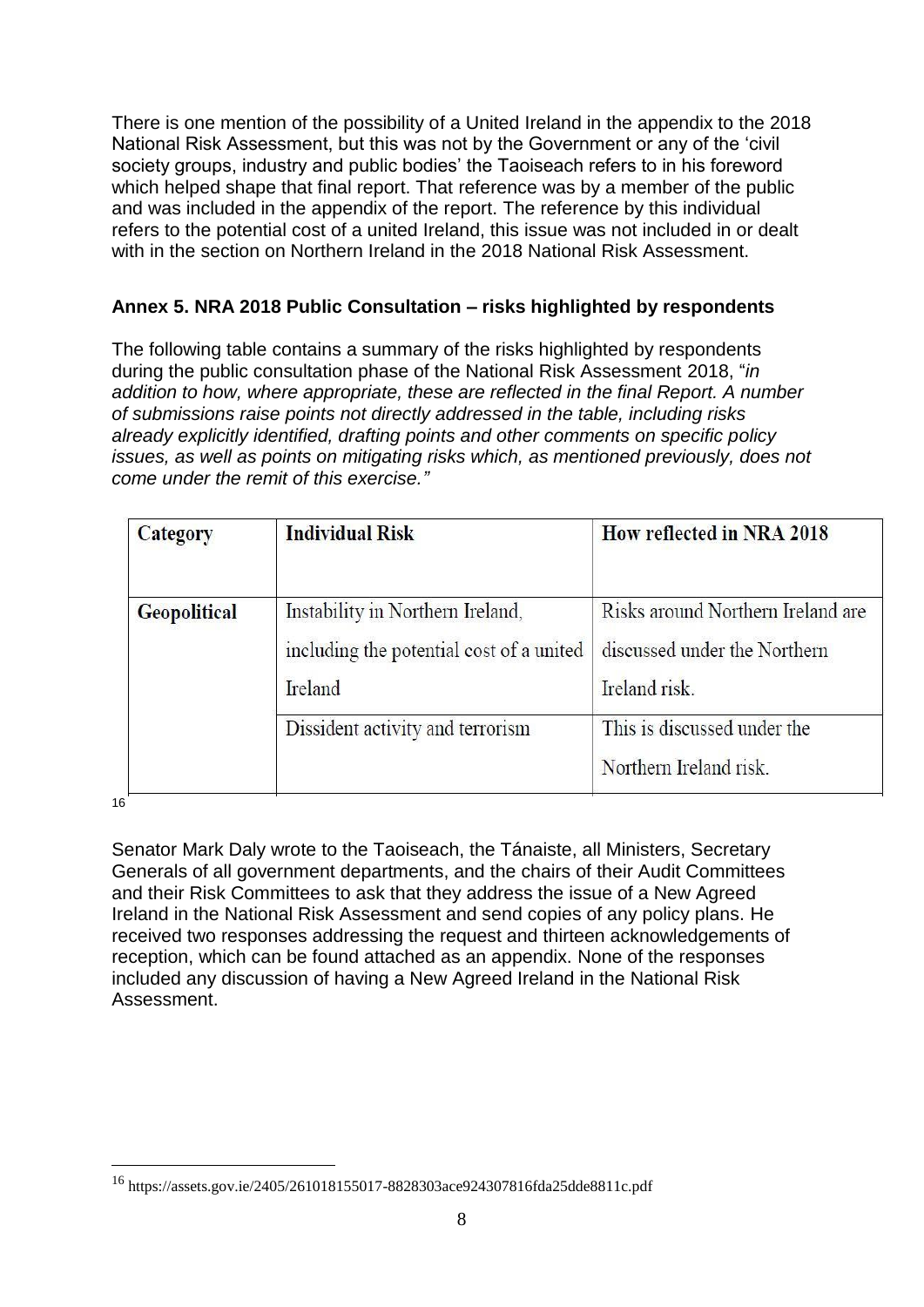#### **National & International Discussion of United Ireland (New Agreed Ireland)**

At the MacGill Summer School in Glenties, Co Donegal on Tuesday the 19th of July 2016, less than a month after the Brexit referendum in the UK, the front page of the Irish Independent newspaper banner headline quoted the Taoiseach Enda Kenny saying, 'Get Ready for a United Ireland**'**. Yet mention of the issue of a United Ireland did not appear in any of the National Risk Assessments while Enda Kenny was Taoiseach.

Despite it not being in the 2018 National Risk Assessment that he and his department signed off on, the current Taoiseach has spoken about his desire to achieve a United Ireland. On the  $2^{ND}$  of January 2018, CNN quoted him as saying *"Our constitution aspires to there being a united Ireland. I share that aspiration."<sup>17</sup>*

An Taoiseach Leo Varadkar at his address to the 20th anniversary of The Good Friday Agreement, in the U.S. Library of Congress, said:

**"***There is now a particular onus on those of us who currently hold the responsibility of political leadership. We are a new generation. It is time for us to step forward and play our part. That is why we must engage young people in the future of our island. In the months and years ahead, I for one want to engage with the next generation – the Agreement Generation – to build on those achievements***.** *Our mission now is to imagine the next twenty years. Not only to imagine it, but then to build it."<sup>18</sup>*

The Tánaiste Simon Coveney TD has also said, "*I would like to see a united Ireland in my lifetime. If possible, in my political Iifetime*."<sup>19</sup>

Former Speaker of the House of Representatives Paul Ryan said, "*the only government job I would aspire to is to be the ambassador to Ireland. I think one day unification will occur*."

The Times of London Newspaper on Monday the  $15<sup>TH</sup>$  of May 2018 reported the British Prime Minister Theresa May as having said she is not confident of certain victory in a Referendum on a New Agreed Ireland. She is reported to have said in a confrontation with Jacob Rees-Mogg, *"I would not be as confident as you. That's not a risk I'm prepared to take. We cannot be confident on the politics of that situation, on how it plays out*."<sup>20</sup>

We are all aware that many others, including those in the Unionist community, believe that there will be or is likely to be a referendum on Irish reunification as provided for under the

<sup>17</sup> https://edition.cnn.com/2018/01/02/europe/varadkar-united-ireland-intl/index.html <sup>18</sup> https://merrionstreet.ie/en/News-

Room/Speeches/Speech\_by\_An\_Taoiseach\_Leo\_Varadkar\_T\_D\_at\_the\_Good\_Friday\_Agreement\_20th\_Anniv ersary\_event\_Capitol\_Hill\_Washington\_DC\_13\_March\_2018.html

<sup>&</sup>lt;sup>19</sup>https://www.oireachtas.ie/en/debates/debate/joint\_committee\_on\_the\_implementation\_of\_the\_good\_friday\_ag reement/2017-11-23/2/

<sup>&</sup>lt;sup>20</sup> https://www.thetimes.co.uk/article/may-and-rees-mogg-clash-over-brexit-deal-vg9ml05fz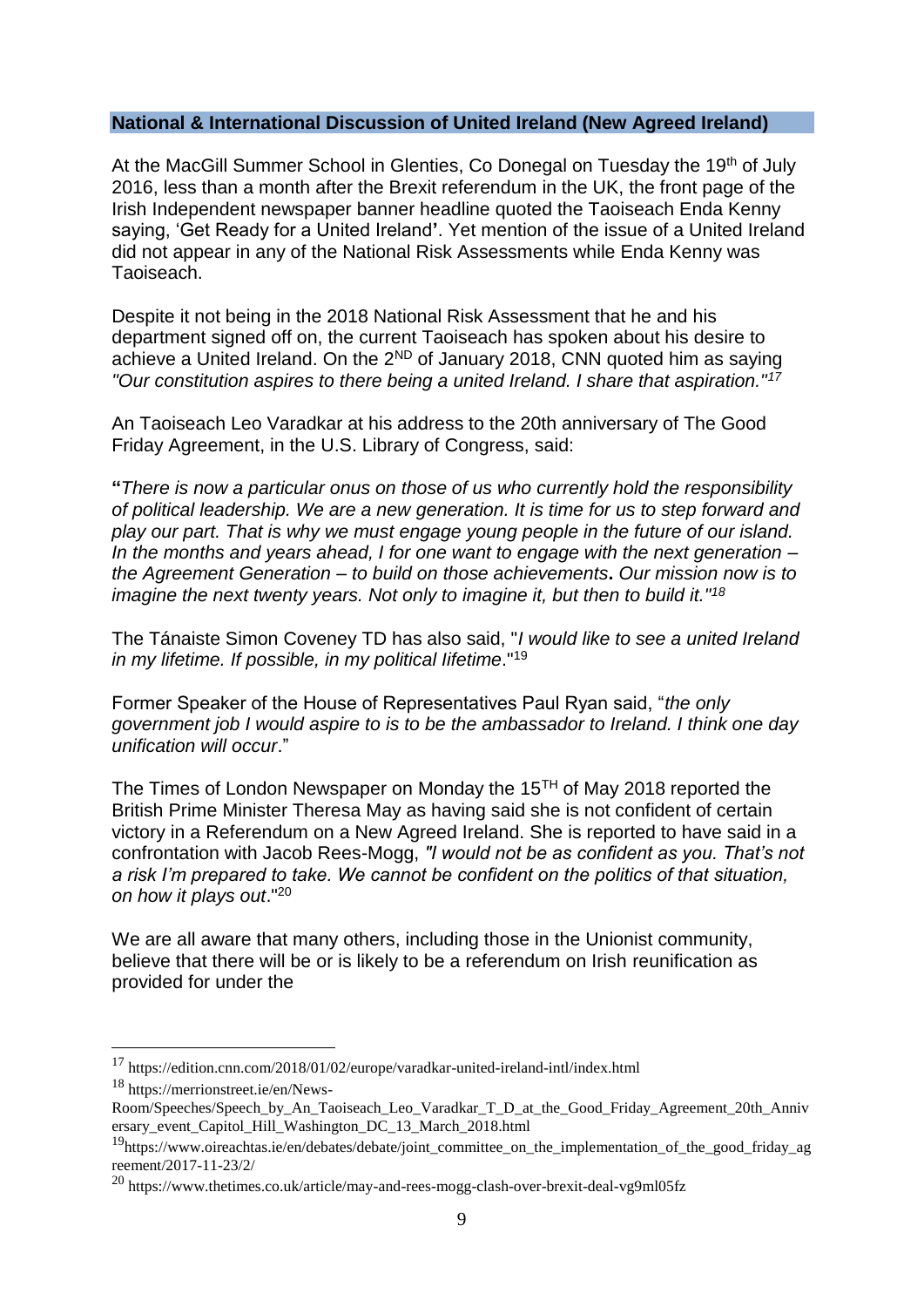Good Friday Agreement in the coming years. In fact, Lady Sylvia Hermon, the Independent Unionist MP for North Down, has said, "*I am worried about the consequences of Brexit. In my lifetime I never thought that I would see a Border poll*  and I am now convinced that I probably will see a Border poll."<sup>21</sup> She is right when she said in the same interview that, "*Brexit has and will change everything*."

In a BBC Radio Ulster debate between Sammy Wilson the DUP MP and Sophie Long the former communications officer of the PUP, the political wing of the UVF, Ms Long said "*we must prepare for the possibility of a united Ireland*".<sup>22</sup>

Former Northern Ireland First Minister Peter Robinson believes Northern Ireland should prepare for the possibility of a New Agreed Ireland. In 2018, speaking at the MacGill Summer School in Glenties, Co Donegal, Former Northern Ireland First Minister Peter Robinson said he does not think Northern Ireland will want to leave the UK, but that is no reason it shouldn't prepare for the eventuality. *"I don't expect my own house to burn down but I still insure it because it could happen*," he said. In response to a question from the audience, the former leader of the Democratic Unionist Party (DUP) said he would accept the results of a border poll which led to Northern Ireland joining the Republic. "*As soon as that decision is taken every democrat will have to accept that decision*." Significantly, he said moving towards that scenario without preparation is madness and compared it to the decision to leave the EU. "*I don't believe Northern Ireland will want to leave the United Kingdom, but if it does happen we would be in a terrible fix because we would be in the same situation as leaving the EU where nothing was negotiated or decided about what was going to happen after*." Mr Robinson said he believed the Unionist community in general would also accept the results of a border poll on unification but would want some "protections", similar to those the nationalist community currently enjoys in the North.<sup>23</sup>

And while the current and the former Taoiseach have both spoken about a New Agreed Ireland and the desire to see it happen, the issue has never been addressed in the National Risk Assessment issued by the Department of the Taoiseach.

Obviously significantly increased clarity and transparency, and most of all, a policy is required from both governments. This is vital to avoid political instability and potential court challenges surrounding any referendum. One can easily visualise the potential chaos that could ensue if a Referendum on a New Agreed Ireland is triggered as a result of a hard border/hard Brexit or as a result of a court challenge or ruling due to the lack of policy preparation and all-party engagement.

<sup>&</sup>lt;u>.</u> <sup>21</sup> Gareth Gordon, 'Unionist MP Lady Sylvia Hermon expects to see border poll', (2018)

<sup>&</sup>lt; https://www.bbc.com/news/uk-northern-ireland-43995962> accessed 1 May 2019.

<sup>22</sup> <https://www.bbc.co.uk/programmes/p04zw8hy>

<sup>23</sup> [https://www.irishtimes.com/news/ireland/irish-news/north-should-prepare-for-united-ireland-possibility-ex](https://www.irishtimes.com/news/ireland/irish-news/north-should-prepare-for-united-ireland-possibility-ex-dup-leader-1.3578620)[dup-leader-1.3578620](https://www.irishtimes.com/news/ireland/irish-news/north-should-prepare-for-united-ireland-possibility-ex-dup-leader-1.3578620)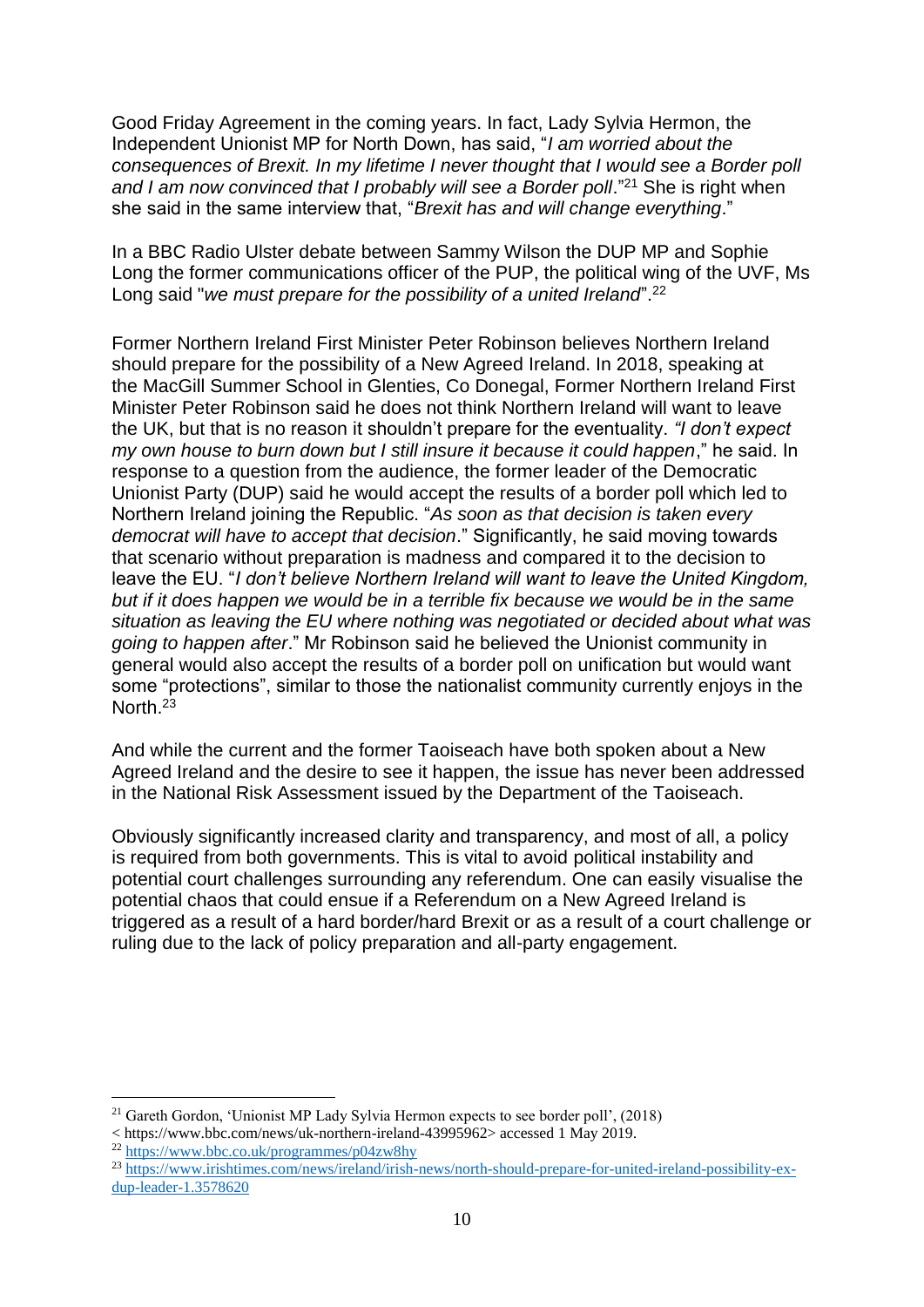#### **The Economics of a New Agreed Ireland**

One of the recommendations of the report adopted unanimously in 2017 by the Joint Oireachtas Committee on the Implementation of the Good Friday Agreement entitled 'Brexit & the Future of Ireland Uniting Ireland & Its People in Peace & Prosperity' was to ascertain the true level of the income and expenditure for Northern Ireland. The core lesson for the Irish State in its pursuit of reunification, lies in the Brexit referendum in the UK, in that an issue which would have an economic impact should be proceeded by policy planning and implementation. As economist John Bradley in his paper 'Towards an All Island Economy' presented at Queens University Belfast pointed out

"*The extreme importance of strategic economic planning................policy errors or policy neglect seldom goes unpunished*"**. 24**

A New Agreed Ireland could come at a high price for the Republic due to the current course of inaction by the government, reducing income and living standards by as much as 15 per cent, a study by economists John FitzGerald of Trinity College Dublin and [Edgar Morgenroth](https://www.irishtimes.com/topics/topics-7.1213540?article=true&tag_person=Edgar+Morgenroth) of Dublin City University has claimed.<sup>25</sup>

There are few economists in the world with first-hand knowledge and experience of reunification. Gunther Thumann is one such individual; he worked as a senior economist at the German desk of the International Monetary Fund at the time of German reunification. This provided him with the analytical understanding of the complex economic developments as they happened. In the second half of the 1990s, he had several opportunities to talk privately with Chancellor Helmut Kohl about his assessment of the politics of German reunification.

On the 14th of June 2018, Senator Mark Daly proposed to a meeting of the Joint Committee on the Implementation of the Good Friday Agreement that he and Gunther Thumann compile a report on the true income and expenditure of Northern Ireland in a reunification situation. Senator Mark Daly worked with Gunther Thumann and together they have examined the information available. This information shows that the current reported budget deficit for Northern Ireland could come close to balanced in a re-unification scenario.

The challenge facing the Irish Government or any economist trying to predict the financial benefits and costs of reunification is best explained by Gunther Thumann He outlines that despite all the information available, Germany is still not able to say definitively the cost of unification.

"*Perhaps more surprisingly estimates of the costs of unification continue to differ significantly even years after the event. For instance, data published by the IFO Dresden, the University of Halle and Klaus Schroeder FU Berlin 25 years after Re-*

<sup>24</sup> http://www.irish-association.org/papers/john\_bradley.asp

<sup>25</sup> https://www.irishtimes.com/business/economy/united-ireland-would-see-living-standards-in-republic-fall-by-15-1.3629748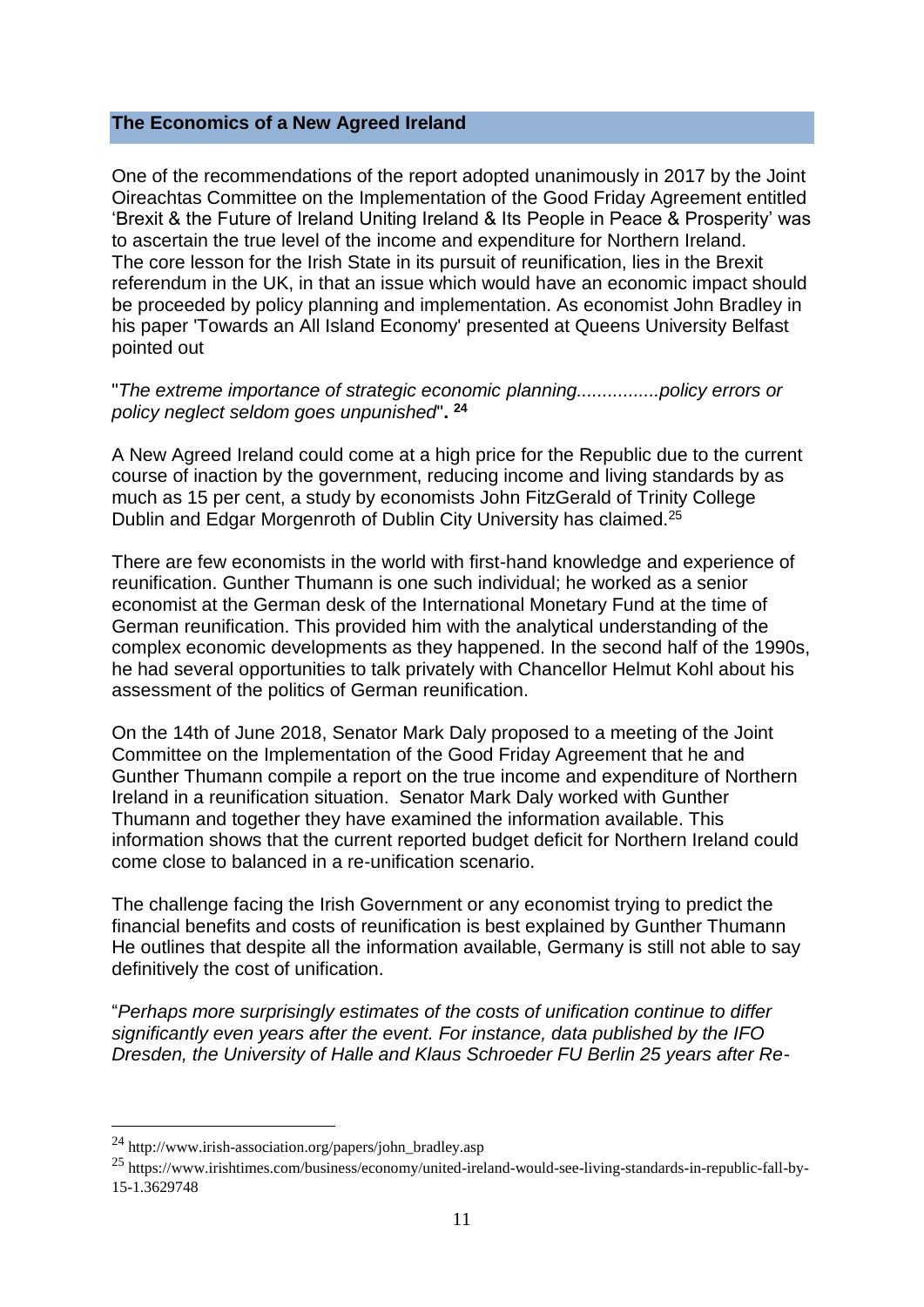*Unification put net transfers per annum (over the period 1991-2014) at EUR68 billion (IFO), EUR54 billion (Halle) and EUR83 billion (FU), respectively*." <sup>26</sup> "Northern Ireland's Income and Expenditure in a Reunification Scenario", with research by Gunther Thumann and Senator Mark Daly, is attached to this report as an appendix.

Today, people take German unification for granted but, as Thumann observes, in 1989/90, the result of the fall of the Berlin Wall was far from certain:

> *"I am amazed how many Germans these days seem to take Re-Unification for granted. We should not forget that the developments that started in 1989 could have turned out very differently……………..The fact that people take Re-Unification for granted reflects its success."<sup>27</sup>*

For the purpose of his research, Thumann gave a brief outline on the timeline of events in German reunification which has been included in full as appendix of this report. The outline includes what could have happened and his conclusions and lessons for Ireland in its unification process.

For the Joint Oireachtas Committee on the Implementation of the Good Friday Agreement report 'Brexit & the Future of Ireland Uniting Ireland & Its People in Peace & Prosperity' Senator Daly requested Congressman Brendan Boyle to commission the United States Congressional Research Service (CRS) to look at the income and expenditure for Northern Ireland. CRS produced a report entitled 'Northern Ireland Budgetary Issues'. The CRS document is attached as an appendix to this report.<sup>28</sup>

The United States Congressional Research Service's report breaks down Northern Ireland's expenditures into: identifiable expenditure, non-identifiable expenditure and accounting adjustment. Thumann and Daly looked at the CRS report and make the point that included in 'identifiable expenditure' in Northern Ireland's 2012-13 Social Protection budget are pensions accounting for £2.8 billion. These would initially be the responsibility of the British Government as the pension liability was accrued while Northern Ireland was part of the United Kingdom.

Congressman Boyle's report explains that non-identifiable expenditure of £2.9billion includes Defence Expenditure and UK Debt Interest. These would not be a liability of a new agreed Ireland. Thumann explains that not all the accounting adjustments figure of £1.1billion would be applicable in a reunification scenario. Also, the convergence of the public service numbers between the North and the South could bring a savings of £1.7 billion per annum in the current budget expenditure of Northern Ireland.

<sup>26</sup> https://senatormarkdaly.files.wordpress.com/2019/01/research-on-northern-ireland-income-and-expenditure-1.pdf

 $27$  https://senatormarkdaly.files.wordpress.com/2019/01/research-on-northern-ireland-income-and-expenditure-1.pdf

<sup>28</sup> https://senatormarkdaly.files.wordpress.com/2019/06/congressional-research-service-report.pdf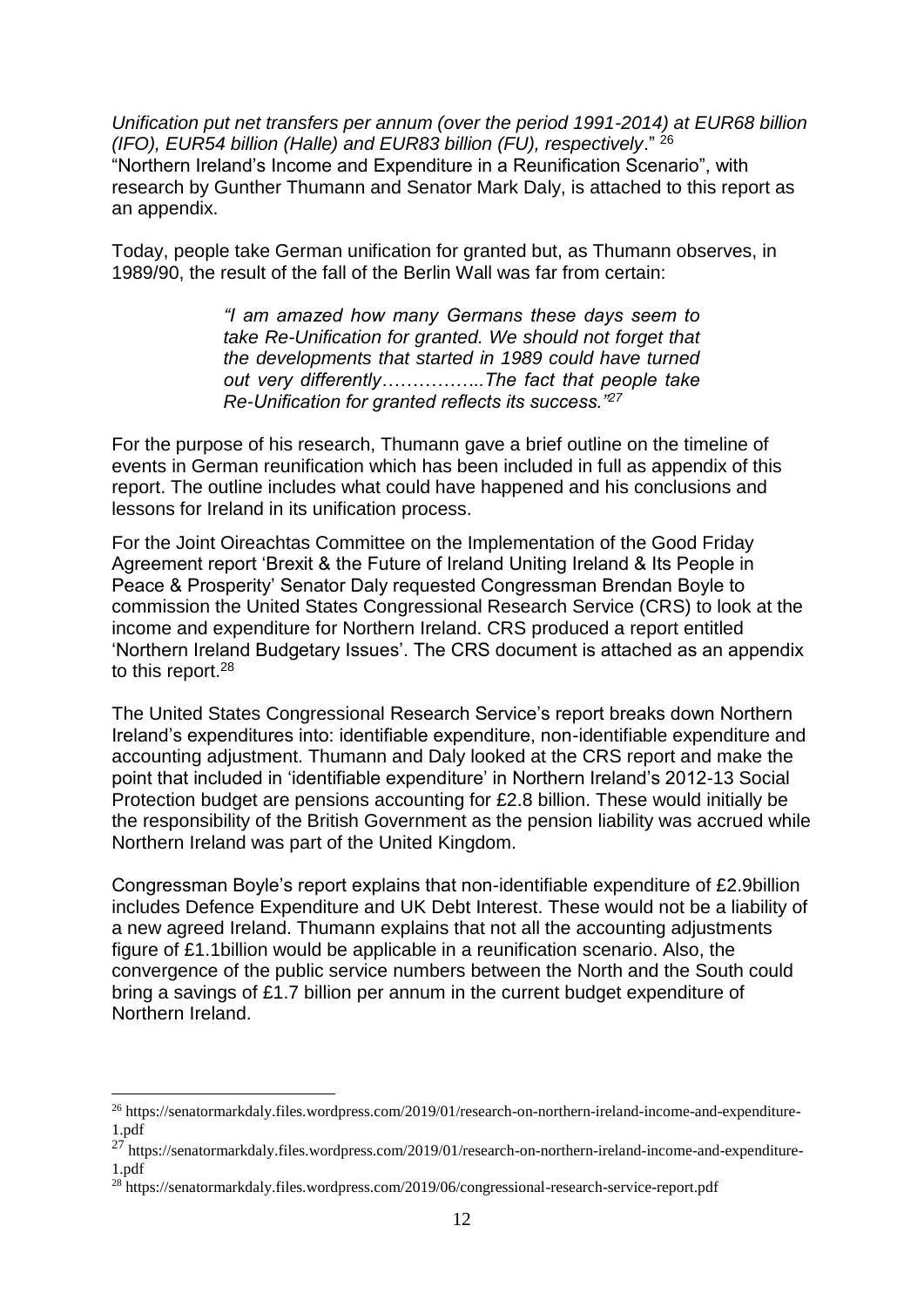Taking the above adjustments and savings into account, the cumulative figure is £8.5 billion. With the reported deficit for Northern Ireland at £9.2 billion, the current income and expenditure figure for Northern Ireland comes near a balanced budget in a reunification scenario. This is, of course, before taking into account the likely potential for growth in Northern Ireland following unification as happened in East Germany following its reunification and to Eastern European countries upon their accession to the EU.

'Modeling Irish Unification' was compiled by Dr Kurt Hubner of British Columbia University. The executive summary is included as an appendix of this report. It states, "*The current political and economic separation of Northern Ireland from the Republic of Ireland (ROI) has opened up an economic gap between the two regions of the Island. Political and economic unification of the North and South would likely result in a sizable boost in economic output and incomes in the North and a smaller boost in the ROI*." <sup>29</sup> However, this research and analysis was published in 2015 before Brexit.

In 2018 Dr Kurt Hubner and Dr Renger van Nieuwkoop published research entitled, 'The Cost of Non-Unification: Brexit and the Unification of Ireland' which shows that over seven years, the unification of [Ireland](https://www.irishtimes.com/news) could benefit the country by €23.5 billion. Conversely, a hard [Brexit](https://www.irishtimes.com/news/world/brexit) could cost the island €42.5 billion. It also stated that in the event of a hard Brexit where the [United Kingdom](https://www.irishtimes.com/topics/topics-7.1213540?article=true&tag_location=United+Kingdom) leaves the customs union as well as the single market of the [European Union,](https://www.irishtimes.com/topics/topics-7.1213540?article=true&tag_organisation=European+Union) [Northern Ireland](https://www.irishtimes.com/topics/topics-7.1213540?article=true&tag_location=Northern+Ireland) would suffer a loss of €10.1 billion.

In relation to the research by John Fitzgerald, [Edgar Morgenroth](https://www.irishtimes.com/topics/topics-7.1213540?article=true&tag_person=Edgar+Morgenroth) in 2018, Dr Kurt Hubner and Dr Renger van Nieuwkoop 2018 report and Hubner report in 2015 and the varying results means further research is required

As Gunther Thumann explains in the conclusion to his report that "*while these adjustments are of a mainly statistical nature they suffice to show that the £9.2 billion Northern Ireland deficit figure is not a meaningful measure of the Northern Ireland fiscal situation under unification. A lot of research is necessary to come up with a meaningful measure for the Northern Ireland fiscal balance under a unification scenario. Depending on the specific assumptions made however, the pension adjustment could reduce Northern Ireland's fiscal balance under a reunification scenario to close to a balanced budget." 30*

The Irish Government should carry out its own cost benefit analysis in relation to the status quo and reunification.

The National Risk Assessment was set up as a consequence of the financial crash, any referendum could have serious and significant financial consequences if not properly planned for and that is why it is imperative it is included in the final 2019 National Risk Assessment.

1

<sup>29</sup> https://prcg.com/modeling-irish-unification/report.pdf

<sup>30</sup> https://senatormarkdaly.files.wordpress.com/2019/01/research-on-northern-ireland-income-and-expenditure-1.pdf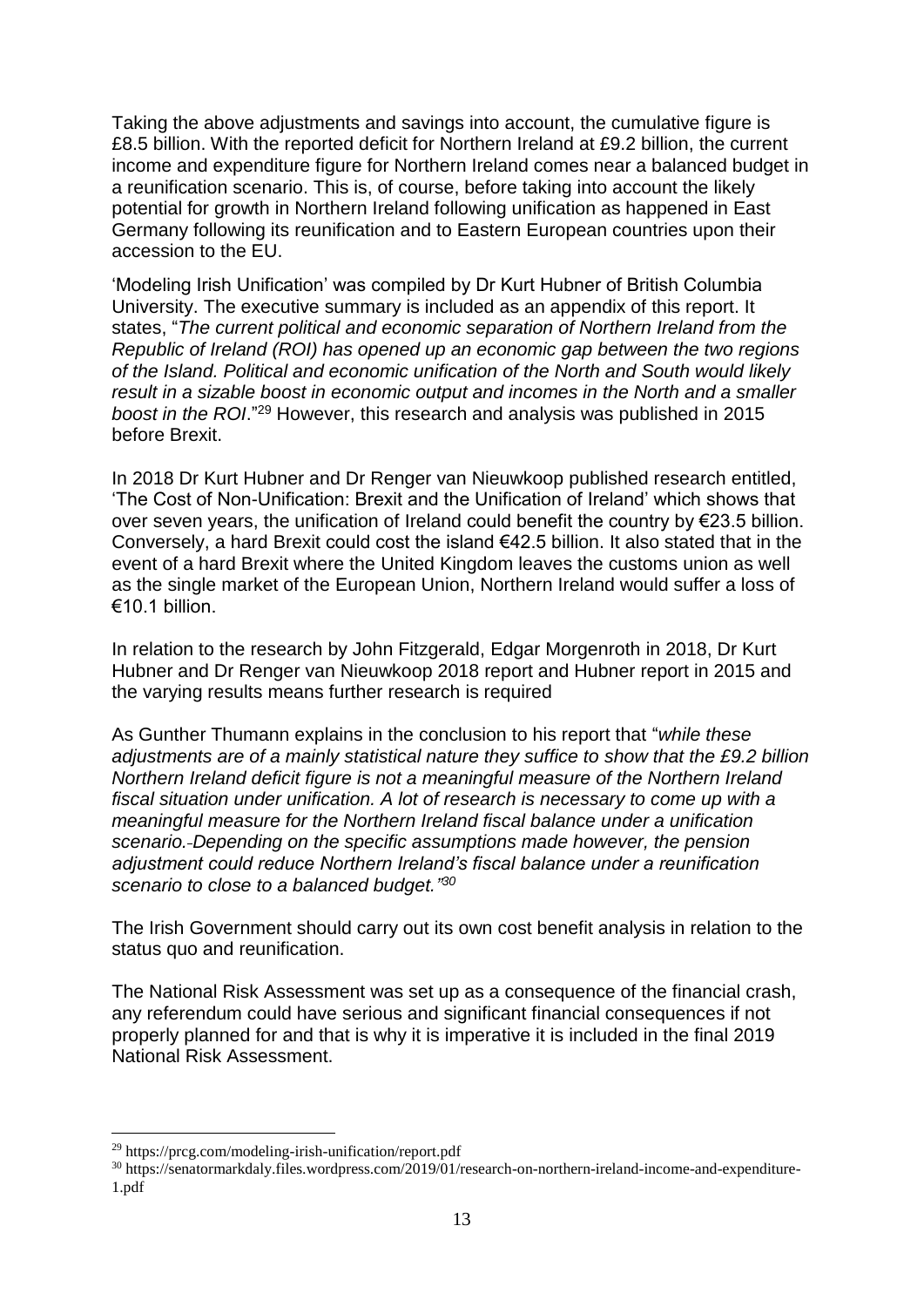| Category                                                | 2013-2014 (£ billions) |
|---------------------------------------------------------|------------------------|
| <b>Total Managed Expenditure</b>                        | 24.1                   |
|                                                         |                        |
| <b>Of which: Identifiable</b>                           |                        |
| <b>Deduct</b> Reduction in Public Sector                | 1.7                    |
|                                                         | 22.4                   |
|                                                         |                        |
| <b>Deduct</b> Pension liabilities assumed by Britain    | 2.8                    |
|                                                         | 19.6                   |
| Of which: Non-identifiable                              |                        |
| Deduct Defence Expenditure, Debt Interest,              |                        |
| international services & EU transactions                | 2.9                    |
|                                                         | 16.7                   |
| <b>Accounting Adjustments</b>                           |                        |
| <b>Deduction:</b> Items not related to Northern Ireland | 1.1                    |
| <b>Total Adjusted Expenditure</b>                       | 15.6                   |
| Estimated Revenue attributed to Northern Ireland        | 14.9                   |
| Deficit                                                 | 0.7                    |

**'Northern Ireland's Adjusted Fiscal Balance as published in 'Northern Ireland's Income & Expenditure in a Reunification Scenario' by Gunther Thumann and Senator Mark Daly<sup>31</sup>**

<sup>31</sup> https://senatormarkdaly.files.wordpress.com/2019/01/research-on-northern-ireland-income-and-expenditure-1.pdf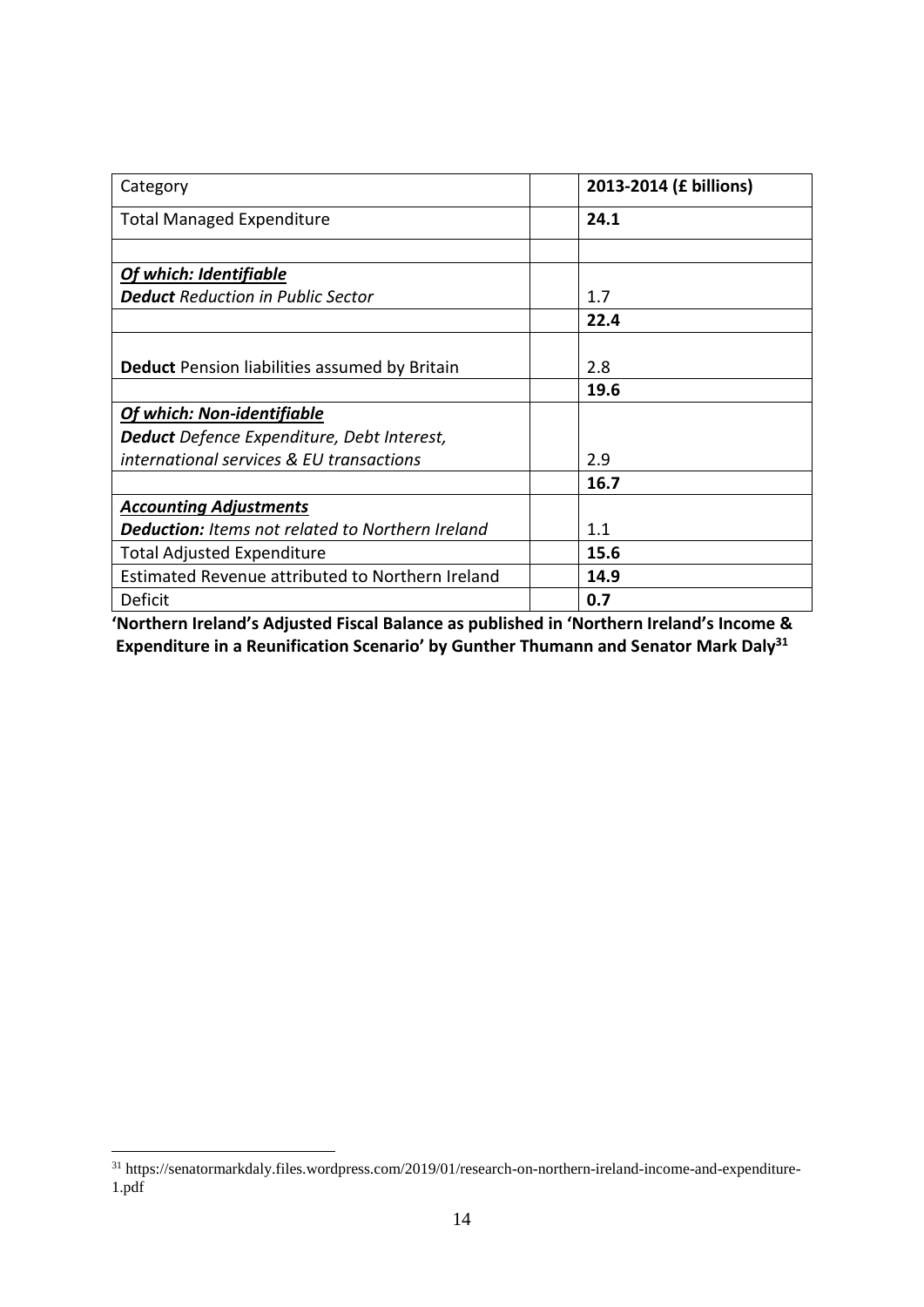#### **Conclusions**

All key elements that could and will have an impact on the future of this state should be included in the annual Risk Assessment. To quote the Taoiseach in his own words in the 2018 National Risk Assessment: Overview of Strategic Risks, the Risk Assessment "*aims to counteract 'group think' and to ensure all voices are heard by Government.*"

It is of concern that there is no mention by the Taoiseach and the government of the issues of a New Agreed Ireland or a referendum on a New Agreed Ireland in their National Risk Assessment

The Taoiseach has mentioned his desire to achieve a United Ireland, saying, "*Our constitution aspires to there being a united Ireland. I share that aspiration.*"

Diverse voices from the British Prime Minister, the former Speaker of the US House of Representatives, the DUP leader Arlene Foster, Lady Sylvia Herman' independent Unionist MP for North Down and former DUP leader Peter Robinson have also spoken about the issue of a Referendum on a New Agreed Ireland or a united Ireland.

The voices and research quoted and referred to in this report and in other reports should be listed to. Those of Gunther Thumann Senior economist at the Germany desk for the IMF during German reunification on the true running cost of a Northern Ireland in a reunification scenario. Economists John FitzGerald of Trinity College, [Edgar Morgenroth,](https://www.irishtimes.com/topics/topics-7.1213540?article=true&tag_person=Edgar+Morgenroth) Dr Kurt Hubner and Dr Renger van Nieuwkoop on the potential impact of unification.

We should listen a new to the advice of the man voted in 2016 by the people of Ireland 'Irishman of the 20<sup>th</sup> Century', T. K. Whitaker. Written to the Taoiseach Jack Lynch in a 'Note on North-South Border Policy' on the 11th of November 1968 on the eve of 'The Troubles'. In it Whitaker foresaw the long term nature of achieving a New Agreed Ireland, that it required the best of ourselves and a collective understanding.

*"We were, therefore, left with only one choice, a policy of seeking unity in Ireland between Irishmen. Of its nature this is a long-term policy, requiring patience, understanding and forbearance and resolute resistance to emotionalism and opportunism. It is not the less patriotic for that".* 

*T K Whitaker*